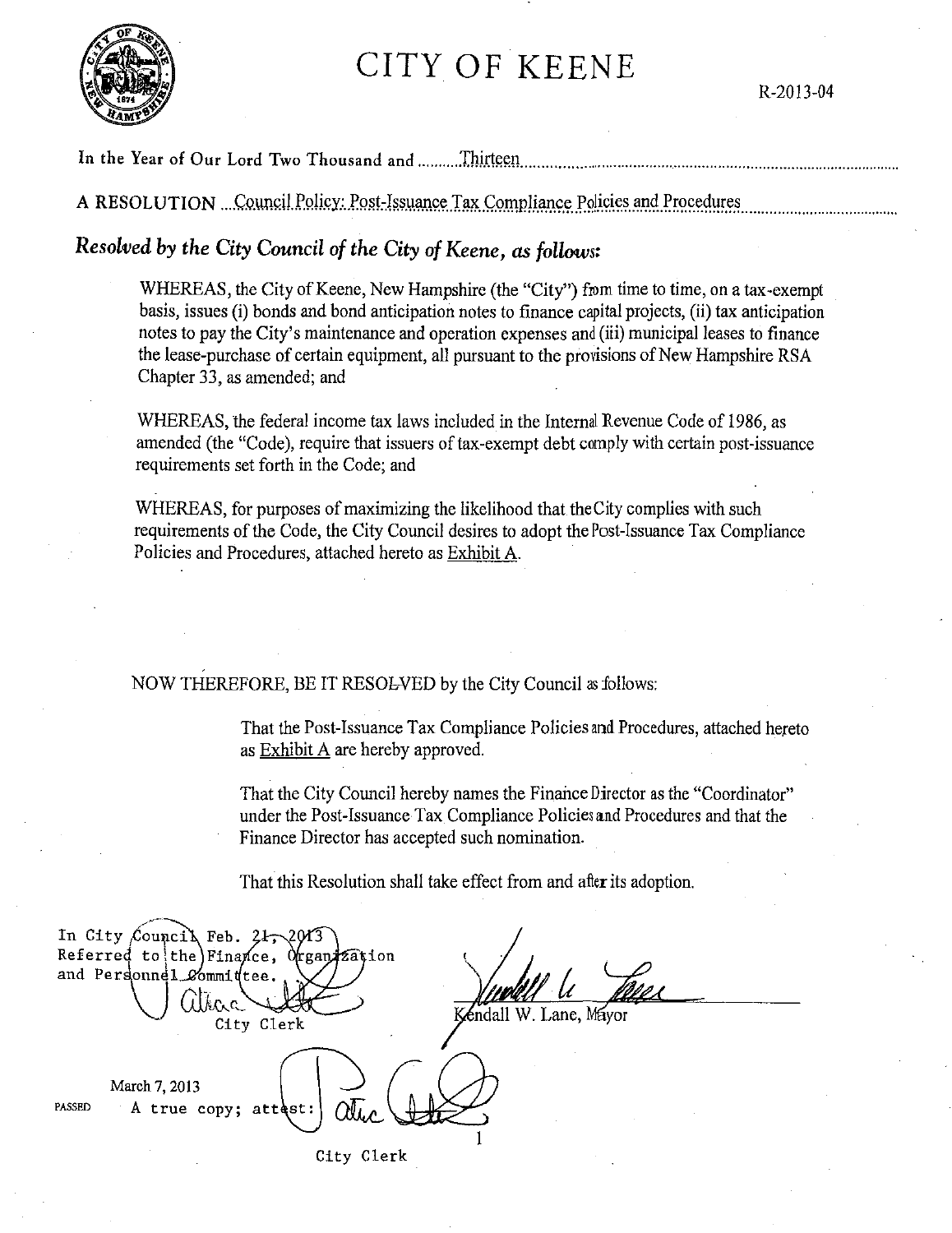#### **EXHIBIT A**

#### **CITY OF KEENE, NEW HAMPSHIRE**

## **POST-ISSUANCE TAX COMPLIANCE POLICY AND PROCEDURES FOR TAX-EXEMPT OBLIGATIONS**

The purpose of this Post-Issuance Tax Compliance Policy and Procedures is to establish policies and procedures in connection with tax-exempt bonds and notes (the "Bond" or "Bonds") issued by the City of Keene, New Hampshire (the "Issuer") so as to maximize the likelihood that all applicable post-issuance requirements of federal income tax law needed to preserve the taxexempt status of the Bonds are met.

- 1. Compliance Coordinator:
- a) The Finance Director ("Coordinator") shall be responsible for monitoring postissuance compliance.
- b) The Coordinator will maintain a copy of the transcript of proceedings in connection with the issuance of any tax -exempt obligations. The Coordinator will obtain such records as are necessary to meet the requirements of this policy.
- c) The Coordinator shall consult with bond counsel, a rebate consultant, financial advisor, Internal Revenue Service ("IRS") publications and such other resources as are necessary to understand and meet the requirements of this policy.
- d) · Training and education of the Coordinator and his/her staff will be sought and implemented upon the occurrence of new developments and upon the hiring of new personnel to implement this policy.
- 2. Record-Keeping.

a) Financing Transcripts. The Coordinator shall confirm the proper filing with the IRS of an 8038 Series return, and maintain a transcript of proceedings for all tax-exempt obligations issued by the Issuer, including but not limited to all tax-exempt bonds, notes and lease-purchase contracts. Each transcript shall be maintained for as long as the Bonds are outstanding, plus three (3) years after the final redemption dateofthe Bonds. Said transcript may be maintained in electronic format and shall include, at a minimum:

- 1) Form 8038s;
- 2) minutes, resolutions, and certificates;
- 3) certifications of issue price from the underwriter, if applicable;
- 4) formal elections required by the IRS;

 $\frac{2}{2}$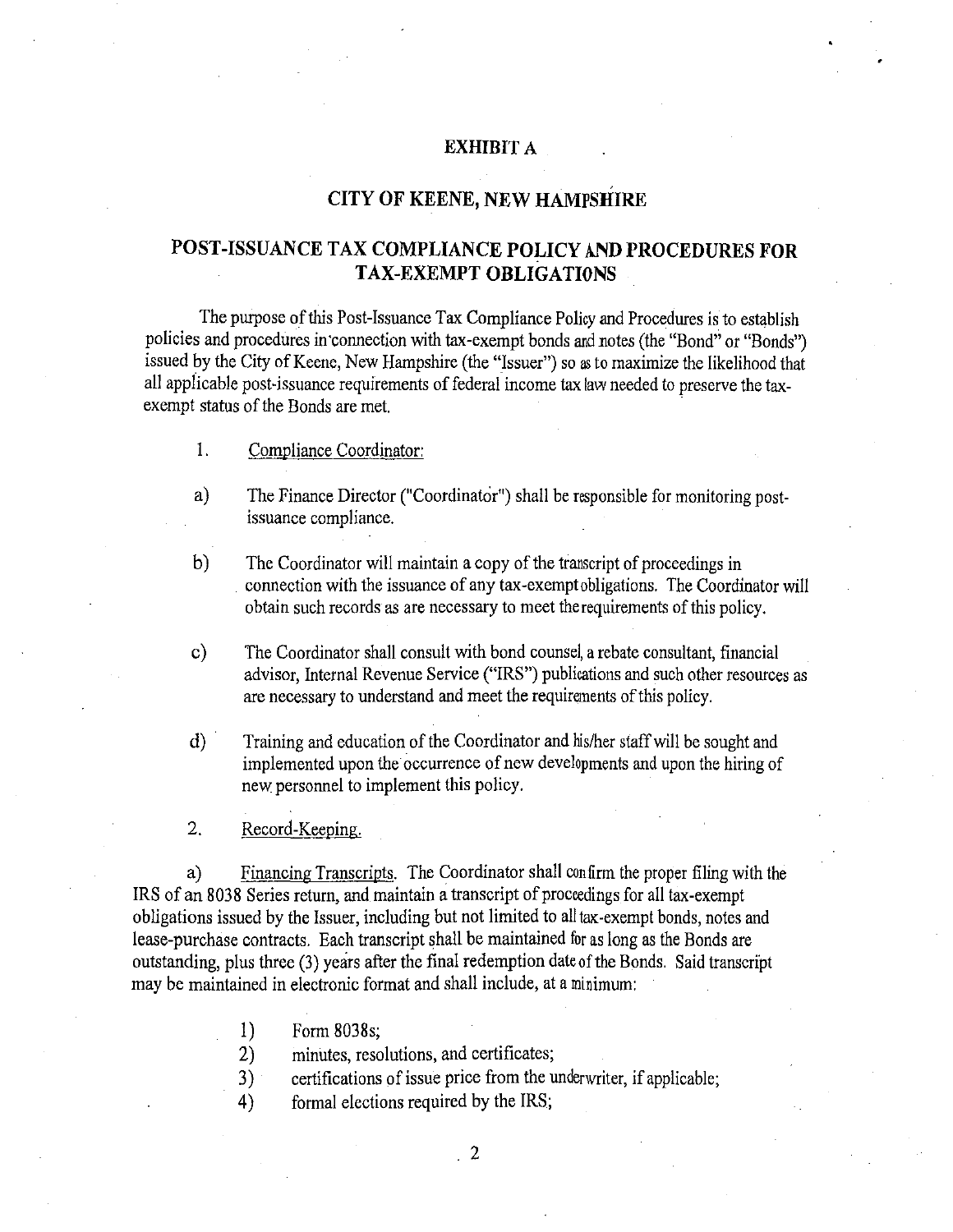- 5) trustee statements, if applicable;
- 
- 6) records of refunded bonds, if applicable;<br>
7) orrespondence relating to bond financing 7) correspondence relating to bond financings;
- 8) reports of any IRS examinations for bond financings;
- 9) documents related to governmental grants associated with construction, renovation or purchase of bond financed facilities, if applicable; and
- 10) publications, brochures, and newspaper articles, where applicable.

b) Modification to Financing Documents. The Coordinator shall determine if there is any "significant modification" to bond documents resulting in reissuance under Treasury Regulations § 1.1001-3, in consultation with bond counsel and any other legal counsel and financial advisor. The Coordinator shall retain proof of filing new Form 8038 and relevant documentation plus final rebate calculation on pre-modification bonds.

3. Proper Use of Proceeds. The Coordinator shall review the resolution authorizing issuance for each tax -exempt obligation issued by the Issuer and shall:

- a) obtain a computation of the yield on such issue from the Issuer's financial advisor;
- b) create a separate Project Fund (with as many sub-funds as shall be necessary to allocate proceeds among the projects being funded by the issue) and a separate Cost of Issuance Fund as necessary to allocate proceeds to Bond issuance costs into which the proceeds of the issue shall be deposited, as applicable;
- c) review all requisitions, draw schedules, draw requests, invoices and bills requesting payment from the Project Fund;
- d) determine whether payment from the Project Fund is appropriate, and if so, make payment from the Project Fund (and appropriate sub-fund if applicable);
- e) maintain records of. the payment requests and corresponding records showing payment;
- f) maintain records showing the earnings on, and investment of, the Project Fund;
- g) ensure that all investments acquired with proceeds are purchased at fair market value;
- h) identify bond proceeds or applicable debt service allocations that must be invested with a yield-restriction and monitor the investments of any yield-restricted funds to ensure that the yield on such investments does not exceed the yield to which such investments are restricted;

i) maintain records related to any investment contracts, credit enhancement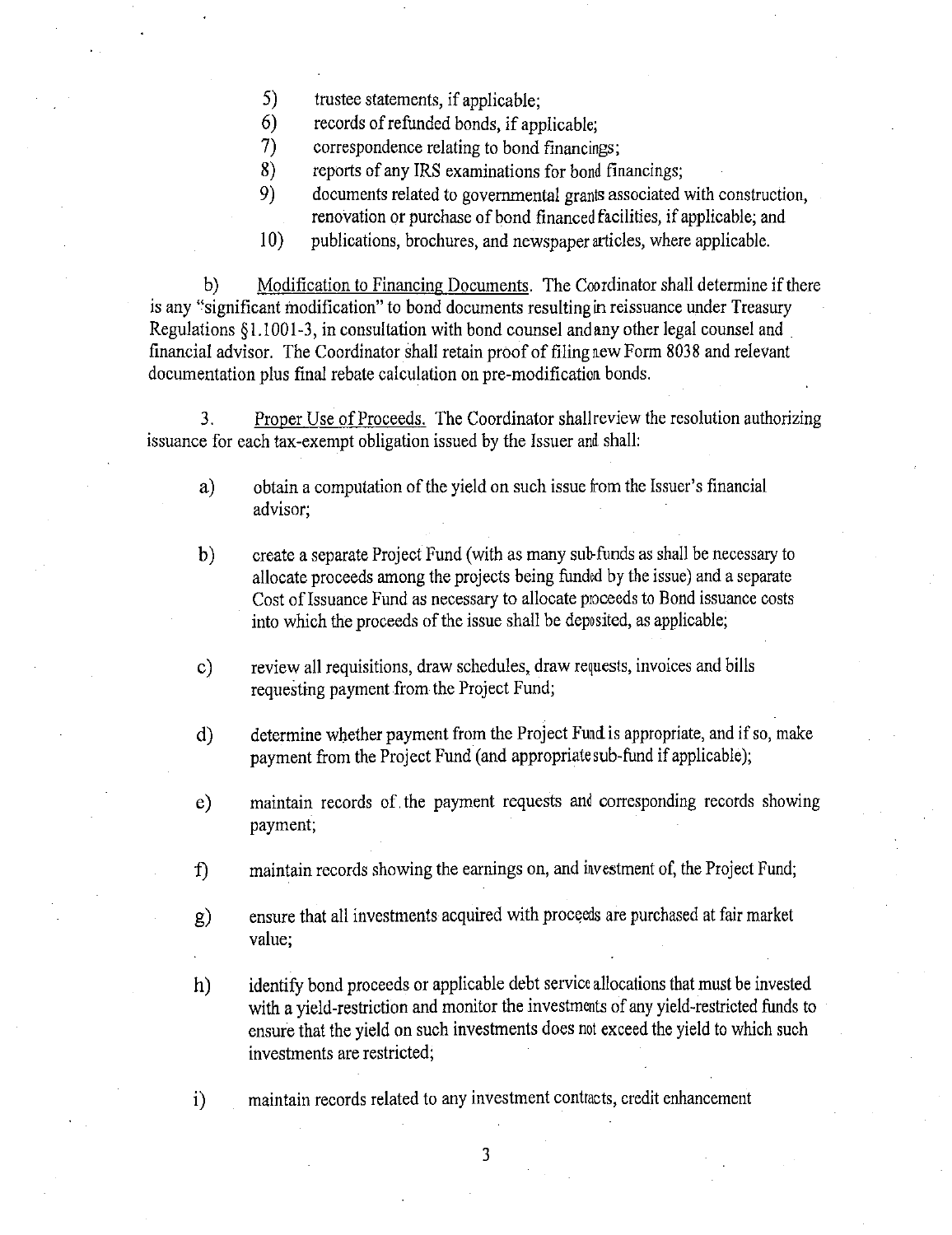transactions, and the bidding of financial products related to the proceeds; and

j) monitor and maintain records of the reimbursement of costs previously expended by the Issuer to ensure that such reimbursement occurs not more than 18 months after the later of (i) the dates of the expenditures or (ii) the date the project/asset was placed in service (but not more than 3 years after the original expenditures were paid) except with respect to those expenditures for which the Issuer obtained a certificate of licensed engineer/architect to the effect that  $(I)$  at least five  $(5)$ years was necessary to complete the construction of the part of the project for which such expenditures were required; and (II) such expenditures shall be reimbursed not more than five (5) years after the date that the original . expenditures were paid.

4. Arbitrage/Rebate Compliance and Timely Expenditure of Proceeds. The Coordinator shall review the No Arbitrage and Tax Certificate (or equivalent) (the "Certificate") for each tax-exempt obligation issued by the Issuer and the expenditure records provided in Section 2 of this policy, above, and shall ensure that the Issuer takes the following actions:

a) monitor and ensure that proceeds of each such issue are spent within the temporary period set forth in the Certificate;

b) if at the time of issuance, it appears that that the Bonds will qualify for the small issuer exception to the rebate requirement, the Coordinator will monitor the amount of subsequent tax-exempt obligations issued or proposed to be issued in the calendar year in which the Bonds closed to ensure that the Issuer does not exceed the \$5 million or \$15 million threshold, as applicable, in such calendar year;

c) if at the time of issuance, based on reasonable expectations set forth in the Certificate, it appears likely that the issue will qualify for an exemption from the rebate requirement, the Issuer may defer taking any of the actions set forth in subsection (c) below. Not later than the time of completion of construction or acquisition of the project, and depletion of all funds from the Project Fund, the Issuer shall make a determination if the expenditure of the Bond proceeds qualified for an exemption from the rebate requirements based on spending within a 6 month, 18 month or 2 year period after issuance. If a rebate exemption is determined to be applicable, the Issuer shall prepare and keep in the permanent records of the issue a memorandum evidencing this conclusion together with records of expenditure to support such conclusion. If the transaction does not qualify for rebate exemption, the Issuer shall initiate the steps set forth in  $(c)$ below;

d) if at the time of issuance it appears likely that arbitrage rebate calculations will be required, or upon determination that calculations are required pursuant to (b) above, the Issuer shall: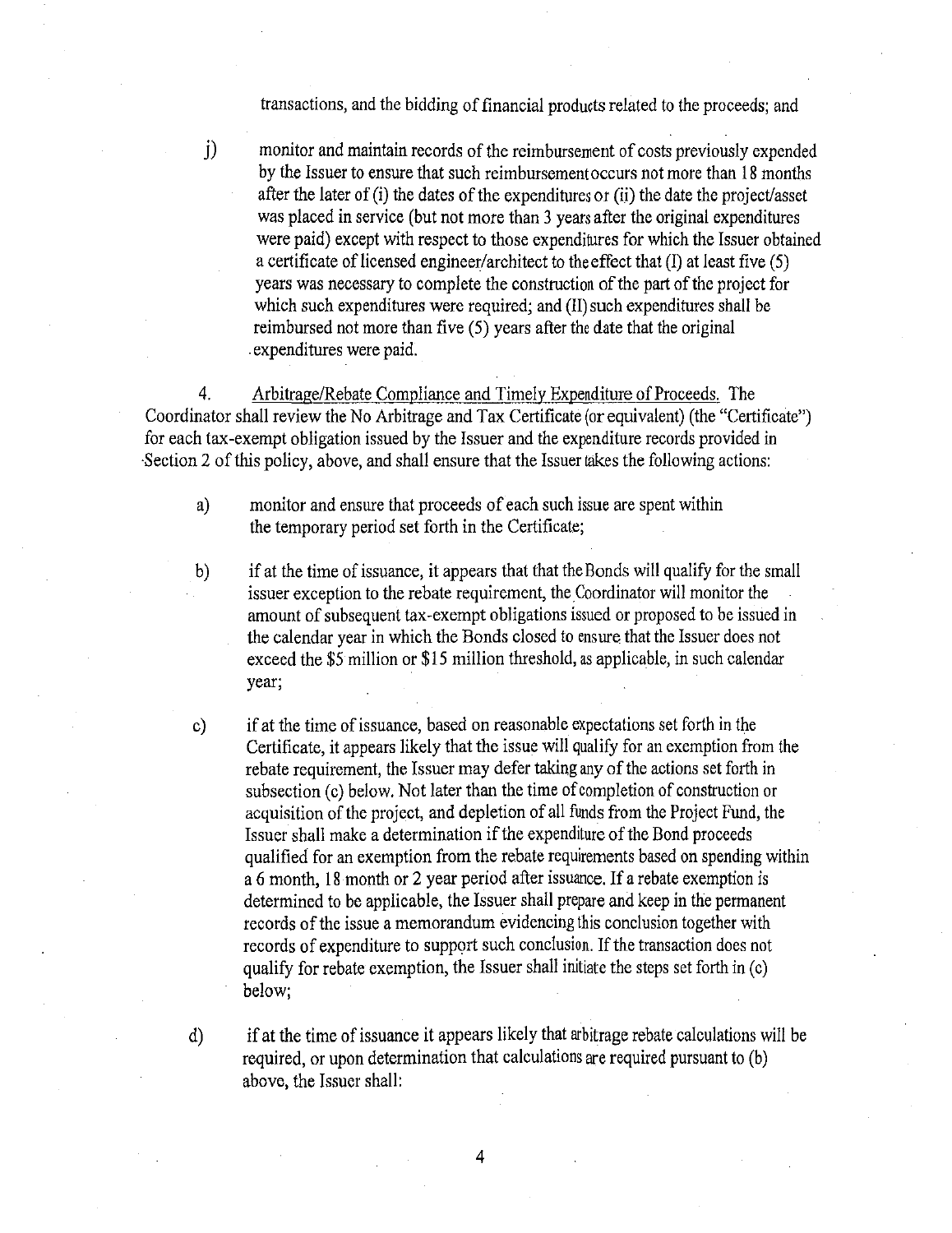· i. engage the services of expert advisors (each a "Rebate Service Provider") to assist in the calculation of arbitrage rebate payable in respect of the investment of Bond proceeds, or else shall ensure that it has adequate financial, accounting and legal resources of its own to make such calculations, and, prior to each rebate calculation date, cause the trustee or other financial institution investing bond proceeds to deliver periodic statements concerning the investment of Bond proceeds to the Rebate Service Provider;

ii. provide to the Rebate Service Provider additional documents and information reasonably requested by the Rebate Service Provider;

iii. monitor efforts of the Rebate Service Provider;

IV. assure payment of required rebate amounts, if any, no later than 60 days after each 5-year anniversary of the issue date of the Bonds, and no later than 60 days after the last Bond of each issue is redeemed;

v. during the construction period of each capital project financed in whole or in part by Bonds, monitor the investment and expenditure of Bond proceeds and consult with the Rebate Sewice Provider to determine compliance with any applicable exceptions from the arbitrage rebate requirements during each 6-month spending period up to 6 months, 18 months or 2 years, as applicable, following the issue date of the Bonds;

vi. retain copies of all arbitrage reports, trustee statements and other documents as required herein; and

vii. in lieu of engaging an outside Rebate Service Provider, the Issuer may make a determination that it has sufficient capabilities using its own personnel, supported by its regular accounting and legal advisers, to be able to make the required rebate calculations. Such determination shall be evidenced in writing with specific reference to the personnel and advisers to carry out the calculations, and such written detennination shall be maintained in the records of the bond transaction.

5. Proper Use of Bond Financed Assets.

a) The Coordinator shall maintain appropriate records and a list of all bond financed assets. Such records shall include the actual amount of proceeds (including investment earnings) spent on each of the bond financed assets.

b) With respect to each bond financed asset, the Coordinator will monitor and confer with bond counsel with respect to all proposed:

i. management contracts,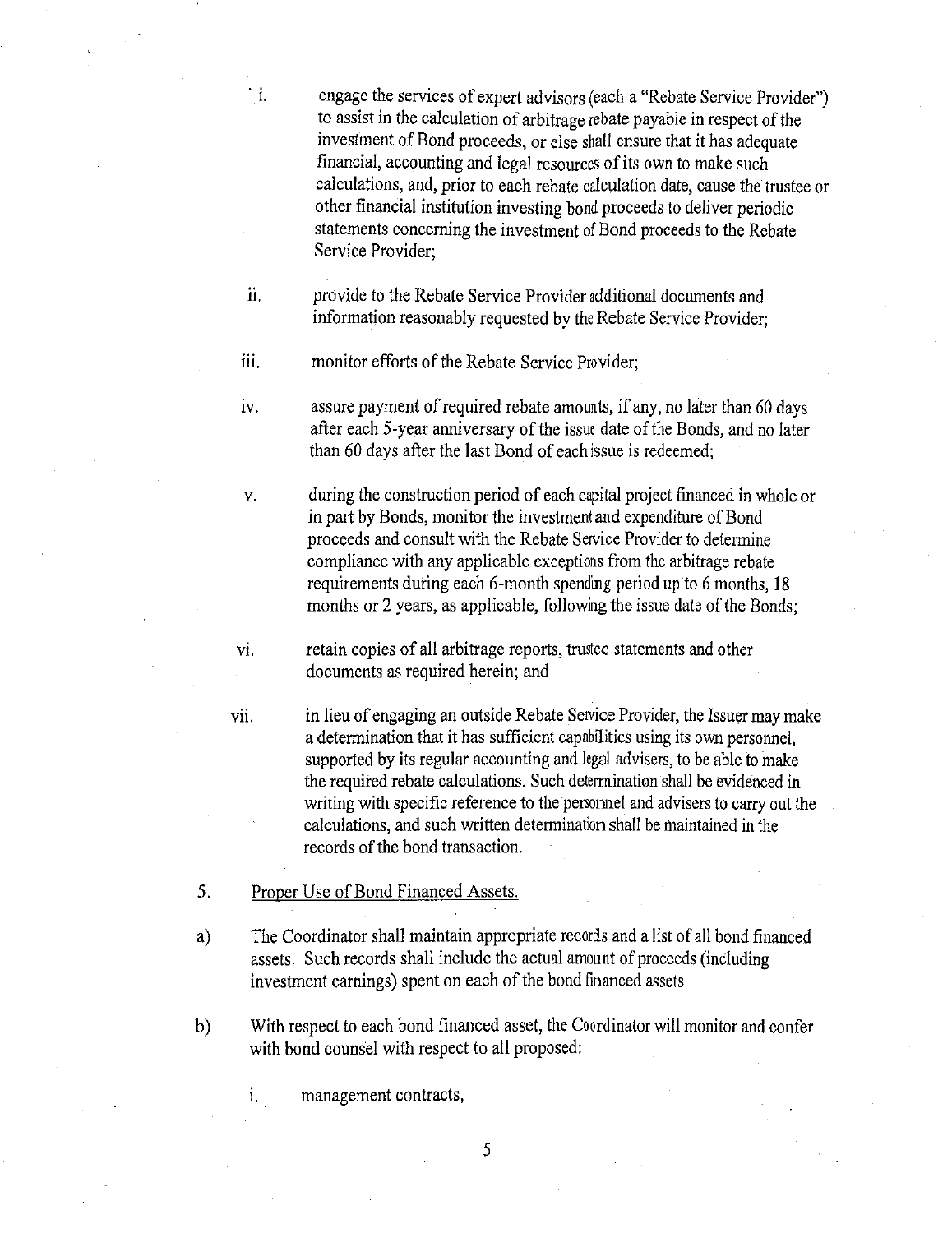- ii. service agreements.
- iii. research contracts,
- iv. naming rights contracts,
- v. leases or sub-leases,
- vi. joint venture, limited liability or partnership arrangements,
- vii. sale of property, or
- viii. any other change in use of such asset.

c) Section 141 of the Code sets forth private activity tests for the purpose of limiting the volume of tax-exempt bonds that finance activities of persons other than state and local governmental entities. These tests serve to identify arrangements that actually or reasonably expect to transfer the benefits of tax-exempt financing to non-governmental persons, including the federal government. The Coordinator shall provide to the users of any bond financed property a copy of this Compliance Policy and other appropriate written guidance advising that:

1. "Private business use" means use by any person other than the Issuer, including business corporations, partnerships, limited liability companies, associations, non-profit corporations, natural persons engaged in trade or business activity, and the United States of America and any federal agency, as a result of ownership of the property or use of the property under a lease, management or service contract (except for certain "qualified" management or service contracts), "naming rights" contract, "public-private partnership" arrangement, or any similar use arrangement that provides special legal entitlements for the use of the bond financed property;

- 11. No more that 10% of the proceeds of any tax-exempt bond issue (including the property financed with the Bonds) may be used for private business use, of which no more than 5% of the proceeds of the tax-exempt bond issue (including the property financed with the bonds) may be used for any "umelated" private business use-that is, generally, a private business use that is not functionally related to the government's purposes of the Bonds; and no more that the lesser of \$5,000,000 or 5% of the proceeds of a tax-exempt bond issue may be used to make or finance a loan to any person other than a state or local government unit;
- 111. Before entering into any special use arrangement with a non-governmental person that involves the use of bond financed property, the Coordinator will consult with bond counsel, provide bond counsel with a description of the proposed non-governmental use arrangement, and determine whether that use arrangement, if put into effect, will be consistent with the restrictions on private business use of the bond financed property; and

1v. In connection with the evaluation of any proposed non-governmental use arrangement, the Issuer will consult with bond counsel to obtain federal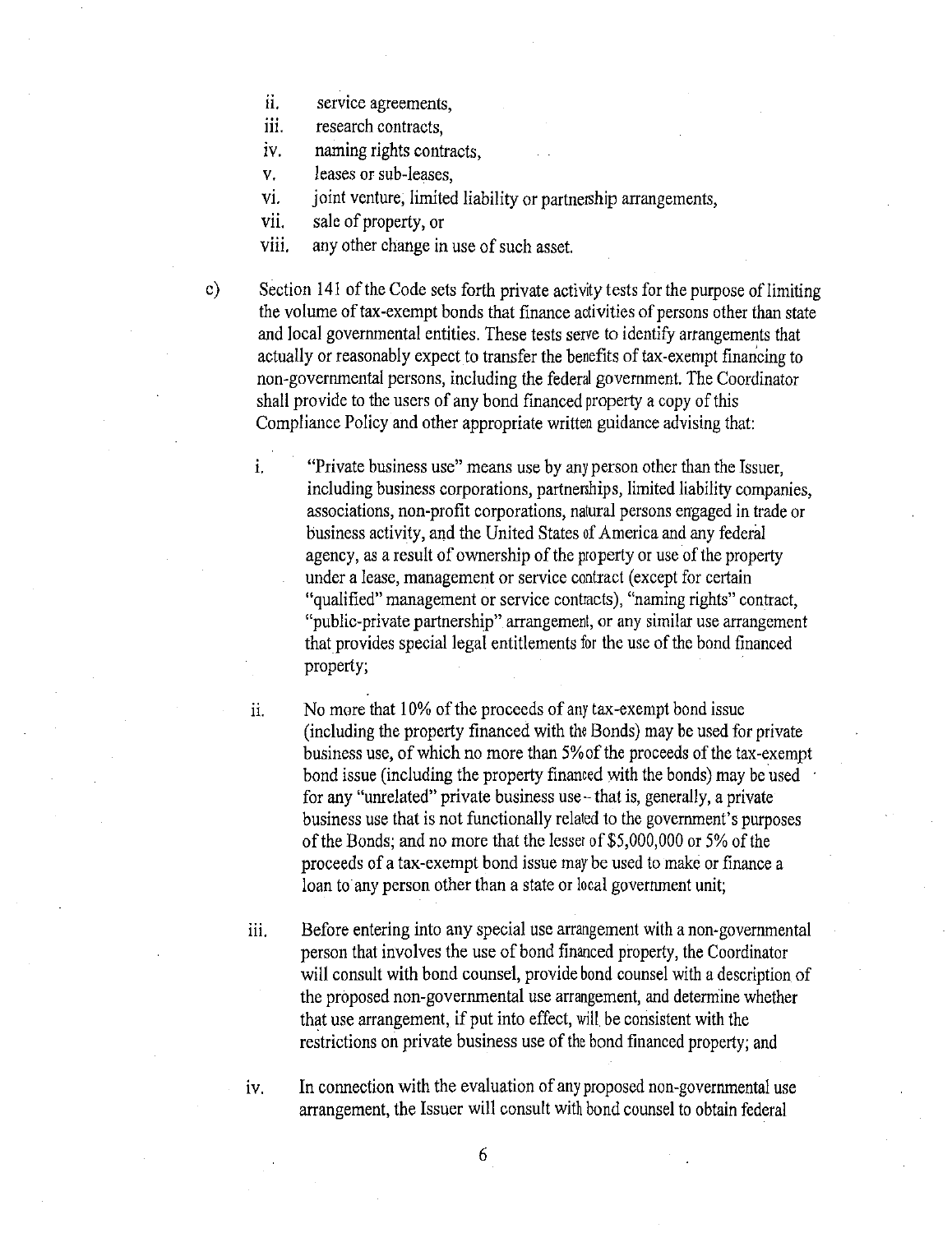tax advice in whether that use arrangement, if put into effect, will be consistent with the restrictions on private business use of the bond financed property, and, if not, whether any "remedial action" permitted under *§* 141 of the Code may be taken as means of enabling that use arrangement to be put into effect without adversely affecting the taxexempt status of the Bonds.

d) The Coordinator shall maintain a copy of any such proposed agreement, contract, lease or arrangement, together with the response *by* bond counsel with respect to said proposal for at least three (3) years after retirement of all tax-exempt obligations issued to fund all or any portion of bond financed assets;

- e) The Coordinator shall consult with bond counsel and other legal counsel and advisers in the review of any change in use of bond-financed or refinanced assets to ensure compliance with all covenants and restrictions set forth in the Certificate;
- f) The Coordinator shall confer at least annually with other personnel responsible for bond-financed or refinanced assets to identify and discuss any existing or planned use of bond-financed or refinanced assets, to ensure that those uses are consistent with all covenants and restrictions set forth in the Certificate; and
- g) To the extent that the Coordinator discovers that any applicable tax restrictions regarding use of bond proceeds and bond-financed or refinanced assets will or may be violated, the Coordinator shall consult promptly with bond counsel and other legal counsel and advisers to determine a course of action to remediate all nonqualified bonds, if such counsel advises that a remedial action is necessary.

6. Bank Qualification. If the Bonds are issued in a par amount of \$10 million or less and designated by the Issuer as "bank qualified" under Section 265(b)(3) of the Code, the Coordinator will monitor the amount of subsequent tax-exempt obligations issued or proposed to be issued in the calendar year in which the Bonds closed to ensure that the Issuer does not exceed the \$10 million threshold in such calendar year.

7. General Project Records. For each project fmanced with tax-exempt obligations, the Coordinator shall maintain a copy of all material documents relating to capital expenditures financed or re-financed by tax-exempt proceeds, until three (3) years after retirement of the tax-exempt obligations or obligations issued to refund those obligations including (without limitation), the following:

- a) appraisals, demand surveys or feasibility studies,
- b) applications, approvals and other documentation of grants,
- c) depreciation schedules,
- d) contracts respecting the project, including construction contracts,
- e) purchase orders,
- f) invoices,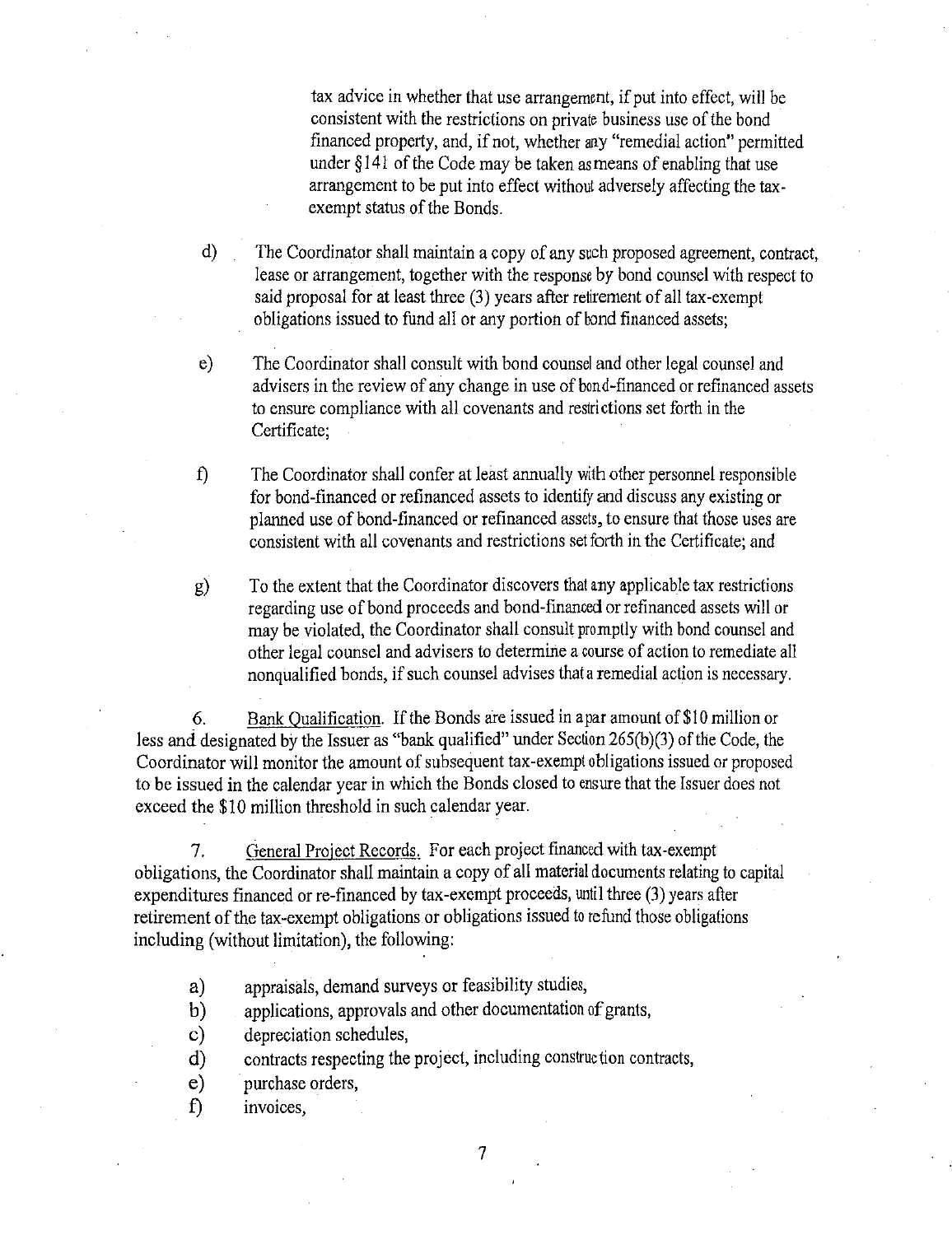- g) trustee requisitions and payment records,<br>h) documents relating to costs reimbursed w
- h) documents relating to costs reimbursed with Bond proceeds, and<br>i) ecords identifying the assets or portion of assets that are financed
- i) records identifying the assets or portion of assets that are financed or refinanced with Bond proceeds, including a final allocation of proceeds.

8. Advance Refundings. The Coordinator, shall be responsible for the following current, post issuance and record retention procedures with respect to advance refunding bonds:

- a) Identify and select bonds to be advance refunded with advice from internal financial personnel, and a financial advisor;
- b) The Coordinator shall identify, with advice from the financial advisor and bond counsel, any possible federal tax compliance issues prior to structuring any advance refunding;
- c) The Coordinator shall review the structure with the input of the financial advisor and bond counsel, of advance refunding issues prior to the issuance to ensure (i) that the proposed refunding is permitted pursuant to applicable federal tax requirements if there has been a prior refunding of the original bond issue; (ii) that the proposed issuance complies with federal income tax requirements which might impose restrictions on the redemption date of the refunded bonds; (iii) that the proposed issuance complies with federal income tax requirements which allow for the proceeds and replacement proceeds of an issue to be invested temporarily in higher yielding investments without causing the advance refunding bonds to become "arbitrage bonds"; (iv) that the proposed issuance will not result in the issuer's exploitation of the difference between tax exempt and taxable interest rates to obtain an financial advantage nor overburden the tax exempt market in a way that might be considered an abusive transaction for federal tax purposes; and (v) that the proposed refunding complies with applicable State law.
- d) The Coordinator shall collect and review data related to arbitrage yield restriction and rebate requirements for advance refunding bonds. To ensure such compliance, the Coordinator shall engage a rebate consultant to prepare a verification report in connection with the advance refunding issuance. Said report shall ensure said requirements are satisfied.
- e) The Coordinator shall, whenever possible, purchase SLGS to size each advance refunding escrow. The financial advisor and/or bond counsel shall be included in the process of subscribing SLGS. To the extent SLGS are not available for purchase, the Coordinator shall, in consultation with bond counsel and the financial advisor, comply with IRS regulations.
- f) To the extent the Issuer elects to purchase a guaranteed investment contract, the Coordinator shall ensure, after input from bond counsel, compliance with any bidding requirements set forth by the IRS regulations.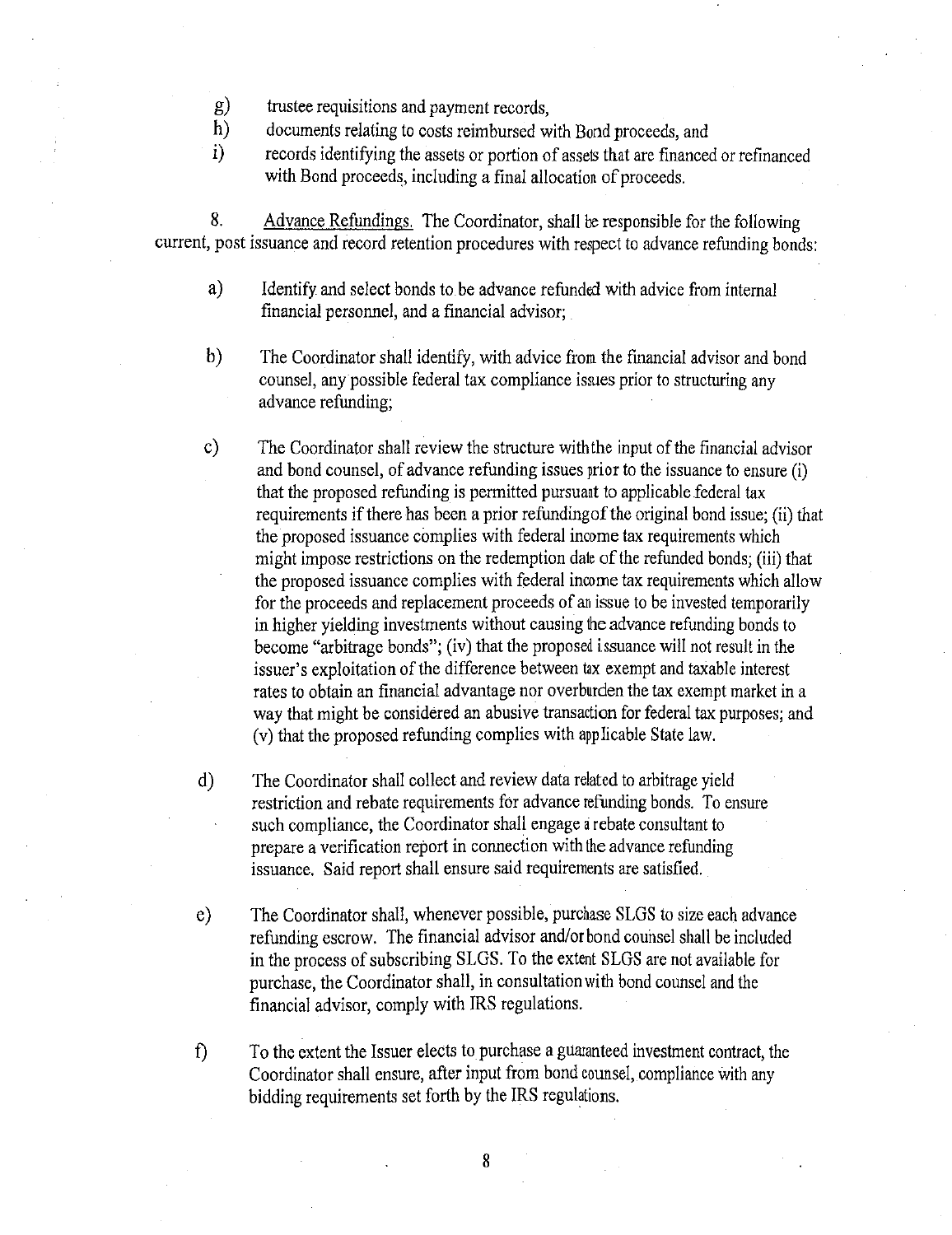g) In determining the issue price for any advance refunding issuance, the Coordinator shall obtain and retain issue price certification by the purchasing underwriter at closing.

h) After the issuance of an advance refunding issue, the Coordinator shall ensure timely identification of violations of any federal tax requirements and engage bond counsel in attempt to remediate same in accordance with IRS regulations.

9. Continuing Disclosure. The Coordinator shall assure compliance with each continuing disclosure certificate and annually, per continuing disclosure agreements, file audited annual financial statements and other information required by each continuing disclosure agreement. The Coordinator will monitor material events as described in each continuing disclosure agreement and assure compliance with material event disclosure. Events to be reported shall be reported promptly, but in no event not later than ten (10) Business Days after the day of the occurrence of the event. Currently, such notice shall be given in the event of:

- a) Principal and interest payment delinquencies;
- b) Non-payment related defaults, if material;
- c) Unscheduled draws on debt service reserves reflecting financial difficulties;
- d) Unscheduled draws on credit enhancements relating to the bonds reflecting financial difficulties;
- e) Substitution of credit or liquidity providers, or their failure to perform;
- f) Adverse tax opinions, the issuance by the Internal Revenue Service of proposed or final determinations of taxability, Notices of Proposed Issue (IRS Form 5701-TEB) or other material notices or determinations with respect to the tax-exempt status of the bonds, or material events affecting the tax-exempt status of the bonds;
- g) Modifications to rights of Holders of the Bonds, if material;
- h) Bond calls (excluding sinking fund mandatory redemptions), if material, and tender offers;
- i) Defeasances of the bonds;
- j) Release, substitution, or sale of property securing repayment of the bonds, if material;
- k) Rating changes on the bonds;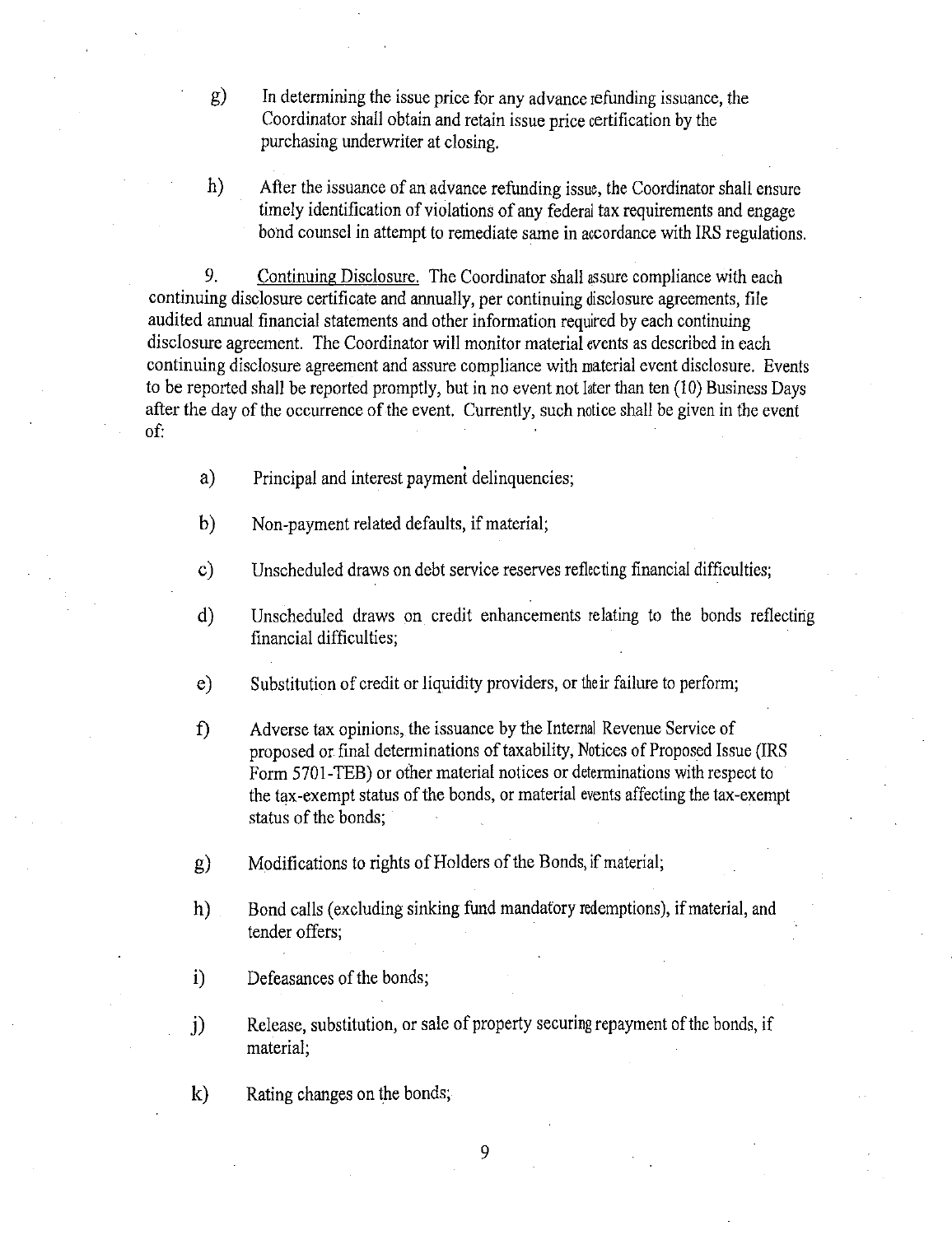- 1) Bankruptcy, insolvency, receivership or similar event of the Issuer;
- m) The consummation of a merger, consolidation, or acquisition involving the Issuer or the sale of all or substantially all of the assets of the Issuer, other than in the ordinary course of business, the entry into a definitive agreement to undertake such an action or the termination of a definitive agreement relating to any such actions, other than pursuant to its terms, if material; and
- n) Appointment of a successor or additional trustee or the change of name of a trustee, if material.

10. Due Diligence and Remedial Actions. In all activities related to the Issuer's Bonds, the Coordinator and his/her staff will exercise due diligence to comply with the Code provisions governing tax-exempt obligations. The Issuer is aware of  $(a)$  the Voluntary Closing Agreement Program (known as "VCAP") operated by the IRS which allows issuers to voluntarily enter into a closing agreement in the event of certain non-compliance with Federal tax requirements and (b) the remedial actions available under Section 1.1 4.1-12 of the Income Tax Regulations for private use of bond financed property which was not expected at the time the Bonds were issued.

11. Periodic Review. The Issuer will monitor compliance with the guidelines contained in this policy as well as any other covenants not specifically included herein and will review and update these guidelines at least annually and whenever necessary due to change in law or circumstances.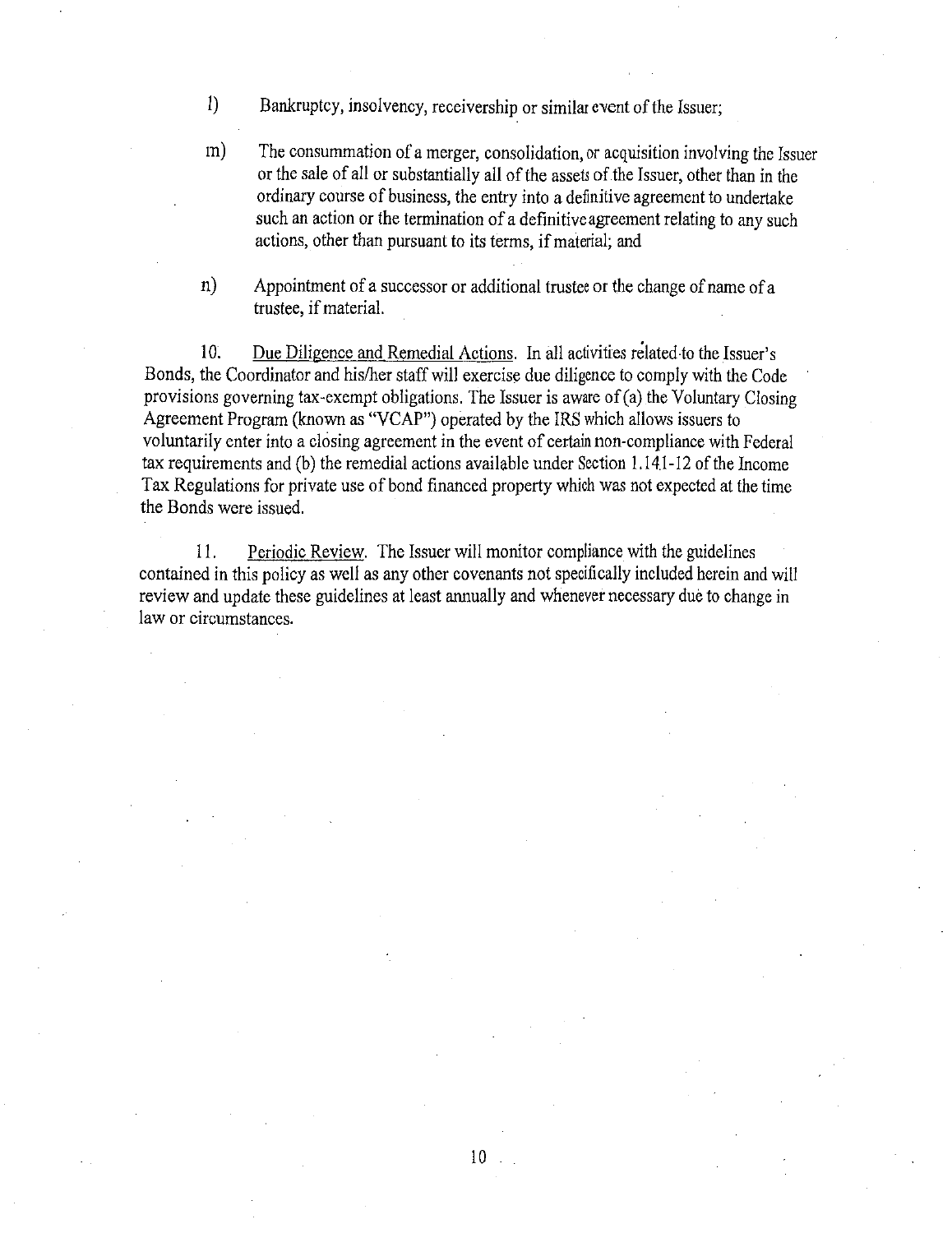In City Council March 7, 2013. Report was filed into the record

 $(\bigcup_{\sigma\vdash}(\bigvee_{\sigma\vdash} \sigma)$ 

City Clerk

# City of Keene NEW HAMPSHIRE

February 28, 2013

TO: Mayor and City Council

FROM: Finance, Organization and Personnel Committee

# SUBJECT: **MEMORANDUM** *and* **RESOLUTION: Finance Director & R-2013-04: Council Policy- Relating to Post-Issuance Tax Compliance Policies and Procedures**

On 5-0 vote, the Finance, Organization and Personnel Committee recommends the adoption of Resolution R-2013-04.

Chairman/Designee

### **Background:**

Ms. Fox stated that the IRS is placing more scrutiny on the short and long term management of the City's projects which have been financed with tax exempt bonds. One of the ways they are doing this is by making sure that proper policies are in place. She indicated that no new law is being imposed but the policy focuses more attention to the life of the debt.

Councilor Clark asked whether the City has a choice on this. Ms. Fox stated that they did but the City will be in more compliance if they went along with what is being requested.

Councilor Pregent made the following motion which was seconded by Councilor Clark.

On 5-0 vote, the Finance, Organization and Personnel Committee recommends the adoption of Resolution R-2013-04.